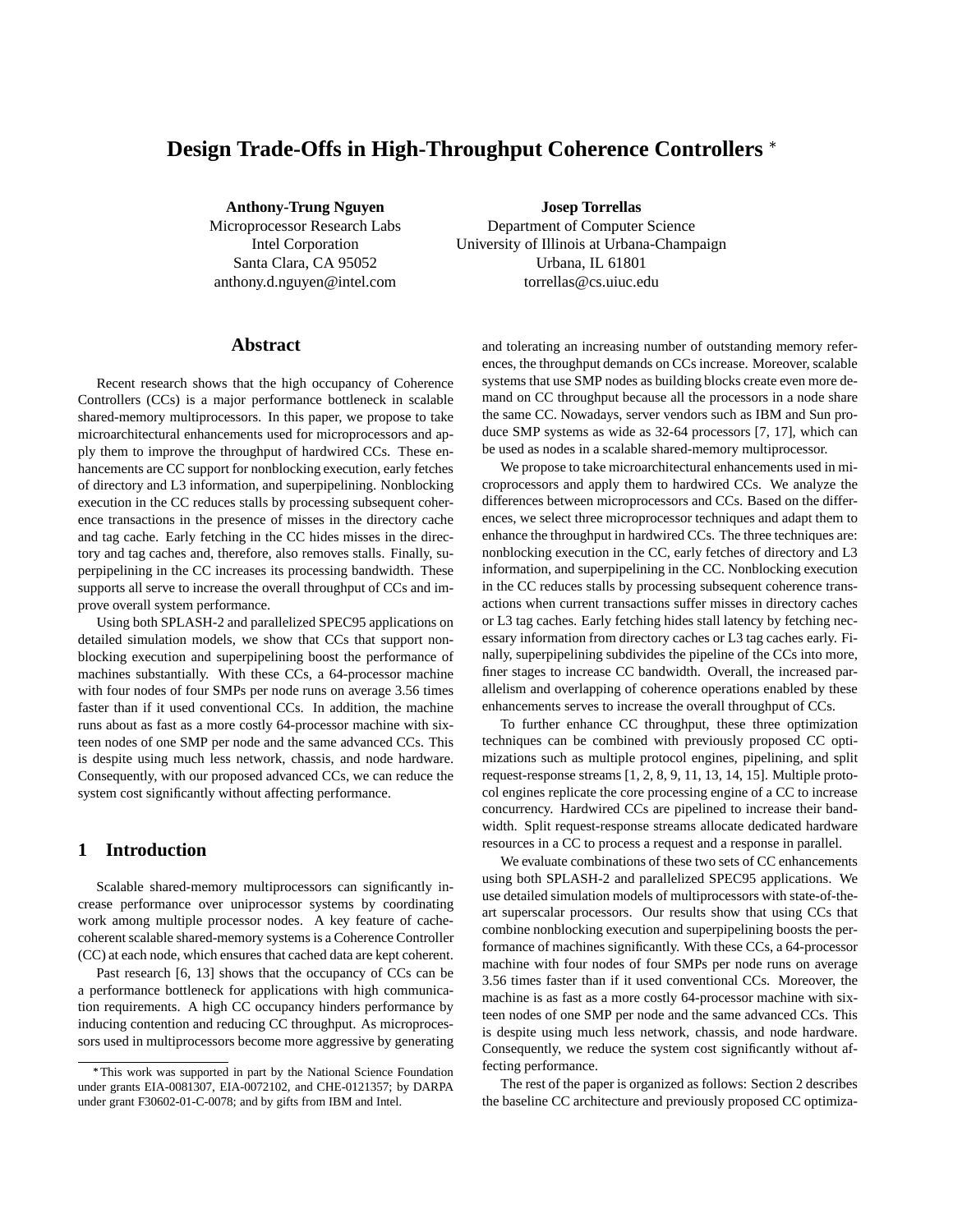tions; Section 3 details our three new mechanisms for enhancing CC throughput; Section 4 presents our experimental methodology; Section 5 evaluates CC design trade-offs; Section 6 discusses related work; and finally, Section 7 concludes.

### **2 Baseline Coherence Controller Architecture**

### **2.1 General System Organization**

We use a cache-coherent, scalable shared-memory multiprocessor (Figure 1(a)) where each node contains a CC connected to several n-way SMPs. Each SMP includes n superscalar processors with L1 and L2 caches, interleaved main memory, and a pipelined, splittransaction SMP bus (Figure 1(b)). Cache coherence is maintained by a bus-based snoopy protocol within an SMP and enforced by CCs using a directory-based cache coherence protocol across the machine. Our directory-based protocol uses an invalidation-based approach.

Each CC also connects to either a Remote Access Cache (RAC) [10] or an L3 cache. A RAC keeps recently-accessed copies of remote memory lines. An L3 cache keeps both local and remote memory lines. If the RAC or L3 can satisfy a local request to a remote memory line, the request does not need to traverse the network in order to fetch that memory line from the home node.



(a) A scalable shared-memory multiprocessor where each node contains several n-way SMPs.



(b) N-way SMP. Several such SMPs may form a single node of the machine.

**Figure 1.** Architecture considered.

### **2.2 Coherence Controller Architecture**

Our baseline CC architecture consists of a network interface, an SMP bus interface, queues for data and coherence transactions, and a *Protocol Engine* (PE) as shown in Figure 2(a). This PE is a selfcontained protocol processing unit that fetches coherence transactions from transaction queues for processing. It consists of four major components: a directory cache, a tag cache, a pending buffer, and a protocol handling unit FSM (Figure 2(a)).

For coherence operations to local memory lines, the PE needs to access directory entries that correspond to these lines. Since the directory maintains state for all the local memory lines, the directory is large and its entries are stored in main memory. The PE uses a *Directory Cache* (DC) [3, 12] to mitigate both the latency and bandwidth constraints of the directory. Our baseline design uses a 4 way, 16K-entry directory cache per node. Each line in the directory cache contains state for 16 memory lines.

The *Tag Cache* (TC) in Figure 2(a) is a new structure that we propose to reduce the latency of some RAC or L3 accesses. The TC caches part of the tag state of the RAC or L3. If a request hits in the TC and finds the entry invalid, there is no need to access the RAC or L3.





(b) A CC with multiple protocol engines.

**Figure 2.** Coherence controller architecture.

The PE uses a *Pending Buffer* (PB) to keep transient states for protocol transactions in progress. Since a transaction may be composed of multiple request messages and multiple response messages, this buffer provides a hardware context for an ongoing transaction. A hardware context contains information such as the re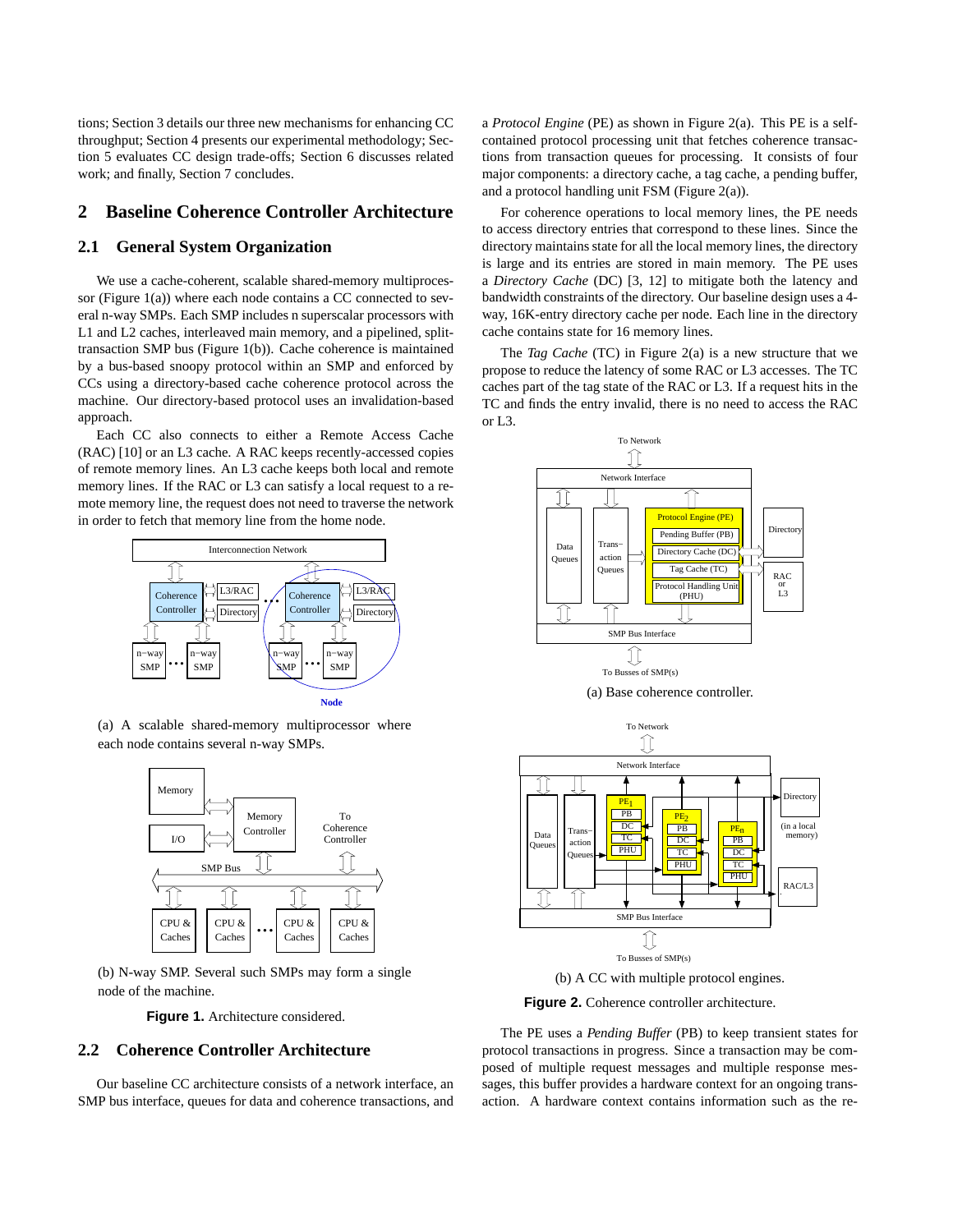quester ID, transaction type, memory line address, directory state, and the number of outstanding invalidation acknowledgments that will be needed by subsequent response messages.

Finally, a hardwired FSM within the PE called the *Protocol Handling Unit* (PHU) implements the directory-based cache coherence protocol. This unit consists of protocol handlers that are invoked by the PE to process specific coherence transactions.

### **2.3 Previously Proposed Optimizations**

Prior studies proposed optimized CC designs that included multiple PEs per CC, pipelined PEs, and split request-response streams [1, 2, 8, 9, 11, 13, 14, 15]. In this section, we briefly describe these CC organizations.

#### **2.3.1 Multiple Protocol Engines**

The multiple-PE optimization enhances the baseline CC architecture of Figure 2(a) to include multiple PEs (Figure 2(b)). Each PE handles protocol transactions directed to a different set of memory line addresses. Consequently, PEs work fairly independently of each other and share minimal resources with each other.

One way to divide the memory line addresses between PEs is to use the low-order bits of the line address. Such a fine-grain interleaving assignment is simple and provides good load balance. Another, complementary way of dividing the addresses is between local and remote addresses. In this case, some PEs called *Local PEs* process transactions to local addresses, while other PEs called *Remote PEs* handle transactions to locations in remote memory. The rationale behind this approach is that the coherence protocol for remote memory transactions is very different from the one for local memory transactions. Consequently, this way to partition PEs not only increases the degree of parallelism in the CC, but also simplifies PE design.

### **2.3.2 Pipelined Protocol Engines**

In a typical design, a PE takes several cycles to process a transaction. First, the PE arbitrates among incoming queues to select the transaction to process. Second, it uses the address of the memory line being accessed in the transaction to allocate a pending buffer entry and to look up the directory cache. Third, it invokes the corresponding protocol handler to process the transaction. Finally, it updates the directory state and pending buffer, and sends coherence messages to the SMP busses or network. To increase CC throughput, PE operations can be decomposed into multiple low-latency pipeline stages as in Figure 3. For example, the pipeline in the figure has four stages: fetch, lookup, execute, and writeback. Each pipeline stage takes one CC clock cycle.

#### **2.3.3 Split Request-Response Streams**

Unlike the multiple-PE optimization, which replicates entire PEs, this optimization allocates hardware resources within a single PE to provide two streams of concurrent execution. More specifically, two independent protocol handling units are provided: one for *Request* protocol messages and one for *Response* protocol messages. This optimization allows a PE to process a request message from one transaction and a response message from another transaction concurrently. A coherence transaction can be composed of



**Figure 3.** A protocol engine pipeline.



**Figure 4.** A protocol engine with split request and response streams.

multiple request messages and multiple response messages. One difference between a request and response is that a request message accesses either the directory cache or tag cache, while a response message does not. Hence, only request messages stall in the PE when they miss in either cache.

To facilitate concurrent accesses to the pending buffer for both streams, the pending buffer is separated into an associative half for requests and an indexed half for responses (Figure 4). An entry in the associative half (PBA, 'A' for address) contains the address of a transaction in progress and a valid bit. The indexed half (PBC, 'C' for content) maintains in each entry the state of a pending transaction.

When a request is processed, an associative lookup of the PBA is needed to detect a collision (i.e., multiple accesses to the same memory line). If no collision is detected, a pending buffer entry is allocated and its index is assigned to all downstream messages. This index is used to store transient information and directory states in a corresponding PBC entry. The index will also be used later by response messages to retrieve the content of the pending buffer entry. No collision detection is necessary in the case of responses.

### **3 New Coherence Controller Optimizations**

This section discusses our three new optimizations for reducing CC occupancy and enhancing CC throughput: nonblocking PEs, directory and RAC/L3 early fetch, and superpipelined PEs.

#### **3.1 Rationale: Coherence Controllers vs. Microprocessors**

The architecture of CCs discussed in Section 2.2 is not unlike the architecture of conventional microprocessors. For example, both use scratchpad storage for quick access (pending buffer vs. register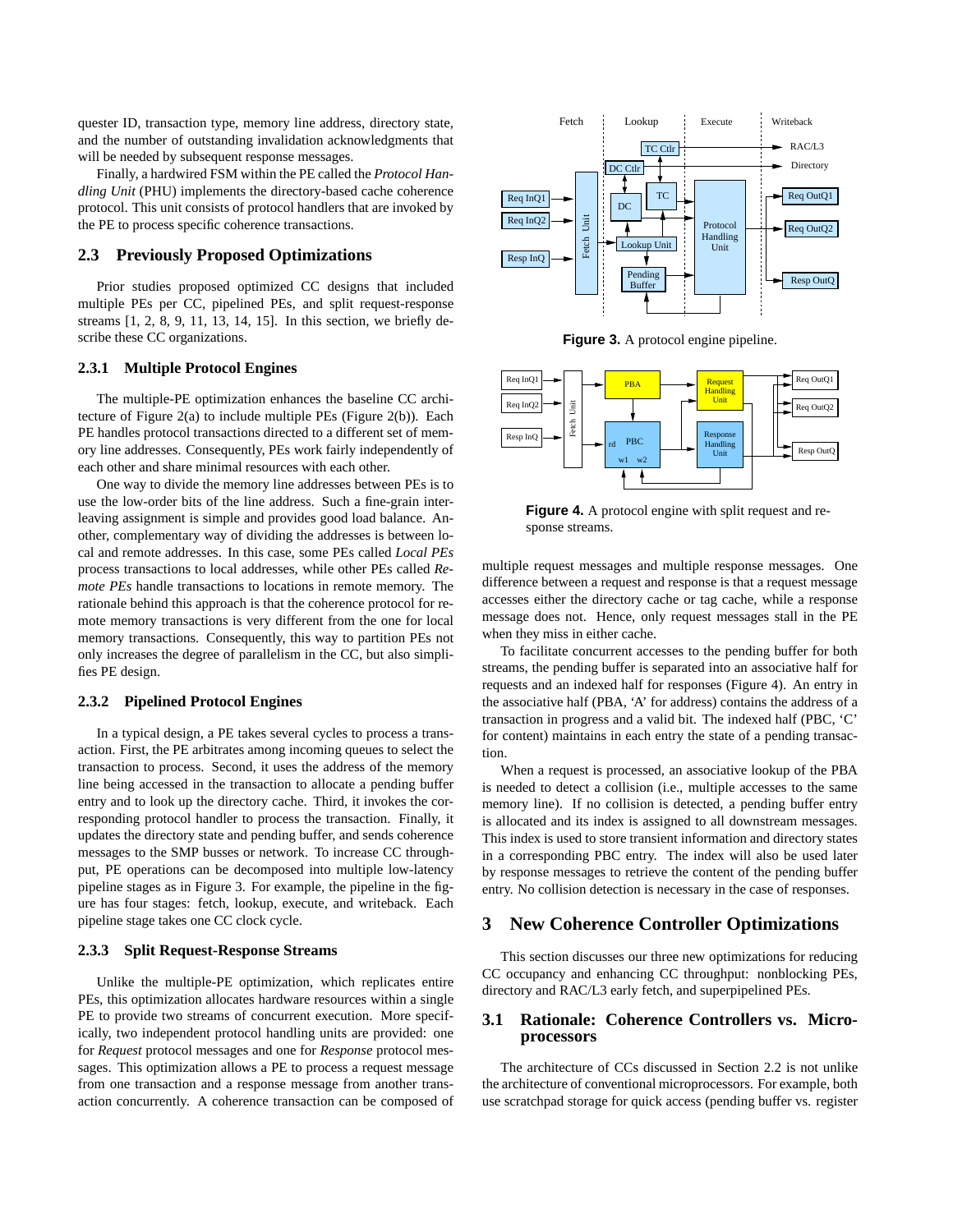file), on-chip caches (directory cache and tag cache vs. L1 and L2 caches), and execute units (protocol handling units vs. functional units). Because of their similar nature, some optimization techniques that work in one architecture may also work for the other. In fact, Section 2.3 described three CC optimizations that are similar to techniques used to increase the parallelism of microprocessors.

However, the characteristics of coherence transactions are sufficiently different from processor instructions that the design and impact of optimizations also differ. In this section, we analyze the differences and take advantage of them to increase the parallelism of CCs while minimizing negative performance and hardware complexity issues associated with the optimization techniques used in microprocessors.

Coherence transactions, unlike processor instructions, have no control dependences. The CC architecture, therefore, can be much simpler than the processor architecture. For instance, no support is needed for branch prediction, speculative execution based on branch predictions, and misprediction recovery. Furthermore, certain optimizations that are hindered by control dependence in microprocessors may provide better gain for CCs. For example, in microprocessors, deepening the pipeline facilitates the increase in clock speed, but becomes highly inefficient when branch misprediction is high. In contrast, this optimization enhances CC throughput without any misprediction penalty because there is no control dependence among coherence transactions.

On the other hand, coherence transactions suffer from data dependences as do processor instructions. Dependences occur when two or more concurrent transactions are directed to the same memory line address. However, data dependences among coherence transactions are not as common as among processor instructions, and can be handled cheaply without a significant impact on overall performance. When two transactions access the same memory line address, one is allowed to proceed while the other one is either bounced back to the source for replay or buffered until the former transaction completes.

For load instructions, microprocessors must resolve the associated address before the request can be issued to memory. This requirement sometimes delays the load. For CCs, memory line addresses are already available in transactions. We take advantage of this fact to fetch directory and tag information early on and, therefore, hide the long latency of directory cache and tag cache misses.

Finally, microprocessors utilize out-of-order execution to avoid stalls in the pipeline when instructions at the head of the queue incur long-latency actions. Hardware support for this feature is nontrivial as the processors must handle in-order retirement, misprediction recovery, and precise exceptions. In contrast, hardware support for nonblocking execution in CCs is not as significant, as it uses: a buffer to store away long-latency coherence transactions, nonblocking directory and tag caches, and extra wiring.

### **3.2 Nonblocking Protocol Engines**

In the baseline design, when a PE processes a transaction and an access misses in the directory cache or in the tag cache, the transaction stalls until the directory or the RAC/L3 satisfies the miss (From this point on, we shall use L3 to refer to RAC/L3). This stall adds extra delay to the overall round-trip latency of the current transaction and may degrade performance. Since the baseline PE design



**Figure 5.** Pipeline of a nonblocking PE. It contains a Suspend queue for coherence transactions that have outstanding directory cache or tag cache misses.

processes transactions in order, the stall not only affects the current transaction. Indeed, all subsequent transactions stall as well, thereby reducing CC throughput.

To avoid stalling subsequent transactions, we propose a simple design of nonblocking execution for a PE pipeline (Figure 5). In this design, when a transaction causes a miss in the directory cache or in the tag cache, the protocol handling unit is notified. The latter responds by enqueuing the transaction in a *Suspend* queue. Subsequent transactions to different addresses are allowed to flow through the pipeline without stall. Later, when the controller for the directory cache or tag cache receives the response from the directory or L3, the suspended transaction in the Suspend queue is reactivated. That transaction is then allowed to arbitrate to reenter the PE. This transaction is given higher priority to avoid starvation. In the meantime, subsequent transactions to the address of the suspended transaction are bounced or buffered until that transaction completes and deallocates its pending buffer entry. Note that, although we describe the nonblocking optimization in the context of pipelined PEs, this optimization makes sense even with unpipelined PEs.

### **3.3 Directory & RAC/L3 Early Fetching**

We propose early fetching as a second way to address PE stalls caused by misses in the directory cache or tag cache. Typically, an incoming coherence transaction must wait in one of the CC input queues to be fetched by a PE. If there are other transactions ahead in the queue, the wait time for this transaction can be long. The early fetching optimization exploits this wait time by fetching the associated directory entry into the directory cache. Specifically, as a coherence transaction enters an input queue, the corresponding memory line address is sent to the directory cache to check for the associated directory entry. If the entry is not in the directory cache, the directory controller launches a read request to the directory. Hopefully, by the time the transaction is finally processed by the PE, the corresponding entry will already be in the directory cache. Similarly, this optimization also fetches an L3 tag into the tag cache early.

As in nonblocking execution, early fetching is most beneficial when there is contention at CCs. While nonblocking execution reduces PE stalls by allowing subsequent transactions to proceed, early fetching uses the wait time in input queues to hide the latency of directory cache and tag cache misses. If the wait time is long, the majority of the directory and L3 tag access latency is hidden.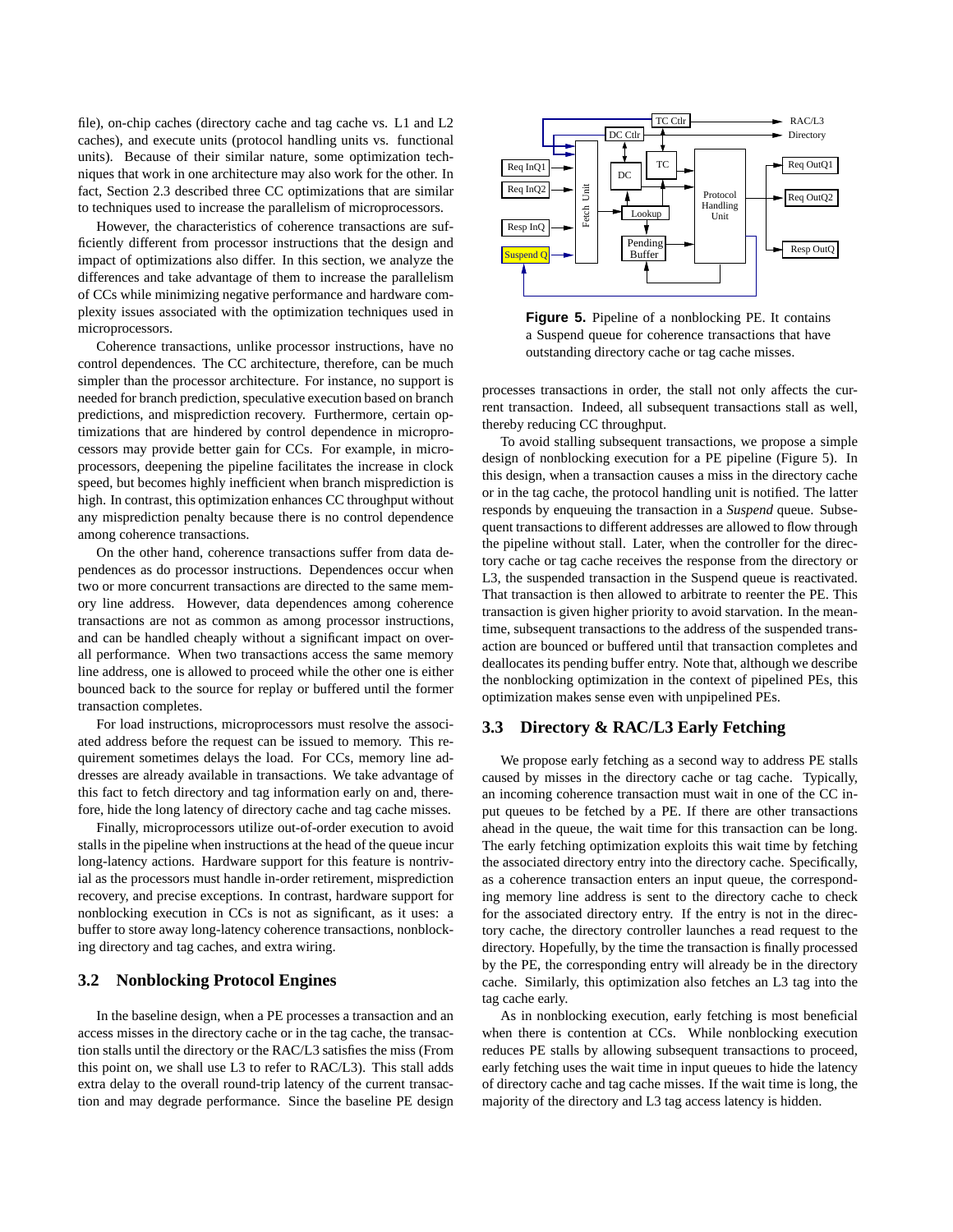| 4–Stage Pipeline                                                                            |                          |         |           |  |
|---------------------------------------------------------------------------------------------|--------------------------|---------|-----------|--|
| Stage 1                                                                                     | Stage 2                  | Stage 3 | Stage 4   |  |
| Fetch                                                                                       | PB, DC, and<br>TC Lookup | Execute | Writeback |  |
| 8–Stage Superpipeline<br>Stage 2 Stage 3 Stage 4 Stage 5 Stage 6 Stage 7 Stage 8<br>Stage 1 |                          |         |           |  |

|  | Arb   Fetch   Look1   Look2   Ex1   Ex2   WB1   WB2 |  |  |
|--|-----------------------------------------------------|--|--|
|  |                                                     |  |  |

**Figure 6.** Baseline pipeline (top) and 8-stage superpipeline (bottom).

# **3.4 Superpipelined Protocol Engines**

With superpipelining, the PE pipeline is made deeper by decomposing each pipeline stage into smaller ones. As a result, the PE can be clocked faster. In conventional microprocessors, this technique has the drawback of increasing the cycle penalty on branch misprediction. However, in CCs, there are no "branch transactions". Consequently, by superpipelining the PE, we can achieve higher throughput without being affected by control hazards.

In this paper, we decompose each pipeline stage from Section 2.3.2 into two shorter stages, as shown in Figure 6. Note that it now takes two cycles to look up the pending buffer, the directory cache, and the tag cache (*Look1* and *Look2*). The sizes of the directory cache and tag cache play a central role in the superpipeline technique. The deeper the pipeline and the smaller the directory cache and tag cache, the higher the CC clock rate. However, this will generally come at the expense of lower directory cache and tag cache hit rates. One way to balance the demands of high cache hit rates and short cycle times is to multi-bank the directory cache and the tag cache arrays, or design support for wave-pipelined accesses. Another way is to use nonblocking execution and early fetching to overcome the high miss rates of a small directory cache or tag cache.

#### **3.5 Design Tradeoffs**

The main advantage of the multiple-PE optimization (Section 2.3.1) is that only a single, simple PE module needs to be designed, tested, and verified. That module is replicated multiple times and glued together with wires, queues, and other logic. With such a design, we increase the CC throughput easily. One shortcoming of this design is the contention for shared resources. Although each PE has a directory cache and tag cache, all PEs share the directory and the L3. Contention occurs when more than one PE misses in its own directory cache or tag cache at the same time, causing multiple concurrent accesses to the directory or L3.

The pipelining optimization (Section 2.3.2) offers high throughput at the expense of higher overall latency and extra design complexity. A directory cache or tag cache must supply one directory entry or an L3 tag to a PE pipeline every single pipeline cycle to keep the pipeline full. Consequently, the directory cache and tag cache must be designed to be sufficiently small to keep their access to a single cycle, or be designed to handle pipelined lookups. The pipeline must also be designed to handle multiple transactions to the same memory line in the pipeline.

The split-streams optimization (Section 2.3.3) allows multiple concurrent transactions to share PE resources such as the fetch

mechanism, the pending buffer, the directory cache, or tag cache. One advantage of this optimization is that request messages stalled due to misses in the directory cache or tag cache do not stall response messages. Hence, responses flow through the PE more deterministically. Another benefit comes from the decomposition of the pending buffer into two parts: a direct-mapped content buffer (PBC) and fully-associative address buffer (PBA). This not only facilitates concurrent accesses to the different buffers (requests access the PBA while responses access the PBC), but it also allows the direct-mapped PBC to be easily multiported for a lookup and an update at the same time. This scheme needs two protocol handling units, namely one for requests and one for responses.

The nonblocking execution optimization (Section 3.2) adds robustness to the baseline CC design or to the previously proposed throughput-enhancing optimizations by making them more tolerant to misses in the directory cache and tag cache. This optimization effectively minimizes bubbles in the PE pipeline in the presence of such misses. The additional complexity added includes a suspend queue, a wakeup mechanism, some additional wire routing, and nonblocking cache designs for the directory cache and tag cache.

In the early fetching optimization (Section 3.3), an early fetch is issued while the transaction waits at the CC input queues. The higher the contention, the longer the wait time, and the higher the opportunity for the early fetch to be effective. Note that this scheme requires an extra read port in the directory cache and tag cache from where the early fetches are issued. In general, when data is fetched early, three scenarios are possible: the early-fetched data arrives before it is needed but is displaced before being used, it arrives before it is needed and is found in the cache when it is needed, and it is still in flight when it is needed. The frequency of these three scenarios affects the impact of this optimization.

Finally, the superpipelining optimization (Section 3.4) is an extension of the pipelining optimization. The directory cache and tag cache play a central role in the decision space of pipelining and superpipelining. With superpipelining, the clock cycle time is shorter and, as a result, only smaller directory caches and tag caches can be accessed in one cycle. Unfortunately, small caches have higher miss rates, which cause bubbles in the pipeline and reduce the effective throughput of superpipelining. In our designs, we only consider single-cycle directory cache and tag cache designs for pipelining, and two-cycle directory cache and tag cache designs for superpipelining.

### **4 Experimental Methodology**

# **4.1 NUMA Architecture Organization**

To evaluate our CC designs, we model a 64-processor NUMA multiprocessor based on the organization shown in Figure 1. We consider three multiprocessors: one with 16 nodes of 1 SMP module each, one with 8 nodes of 2 SMP modules each, and one with 4 nodes of 4 SMP modules each. In all cases, an SMP module contains 4 processors. Table 1 details the parameters of the architecture modeled. Table 2 lists some of the latencies in the unloaded system. Note that we simulate small caches because the working sets of the applications that we run are small (Section 4.2). By using small caches as suggested in [18], we try to replicate the miss rate and network traffic conditions that we would see in a real system.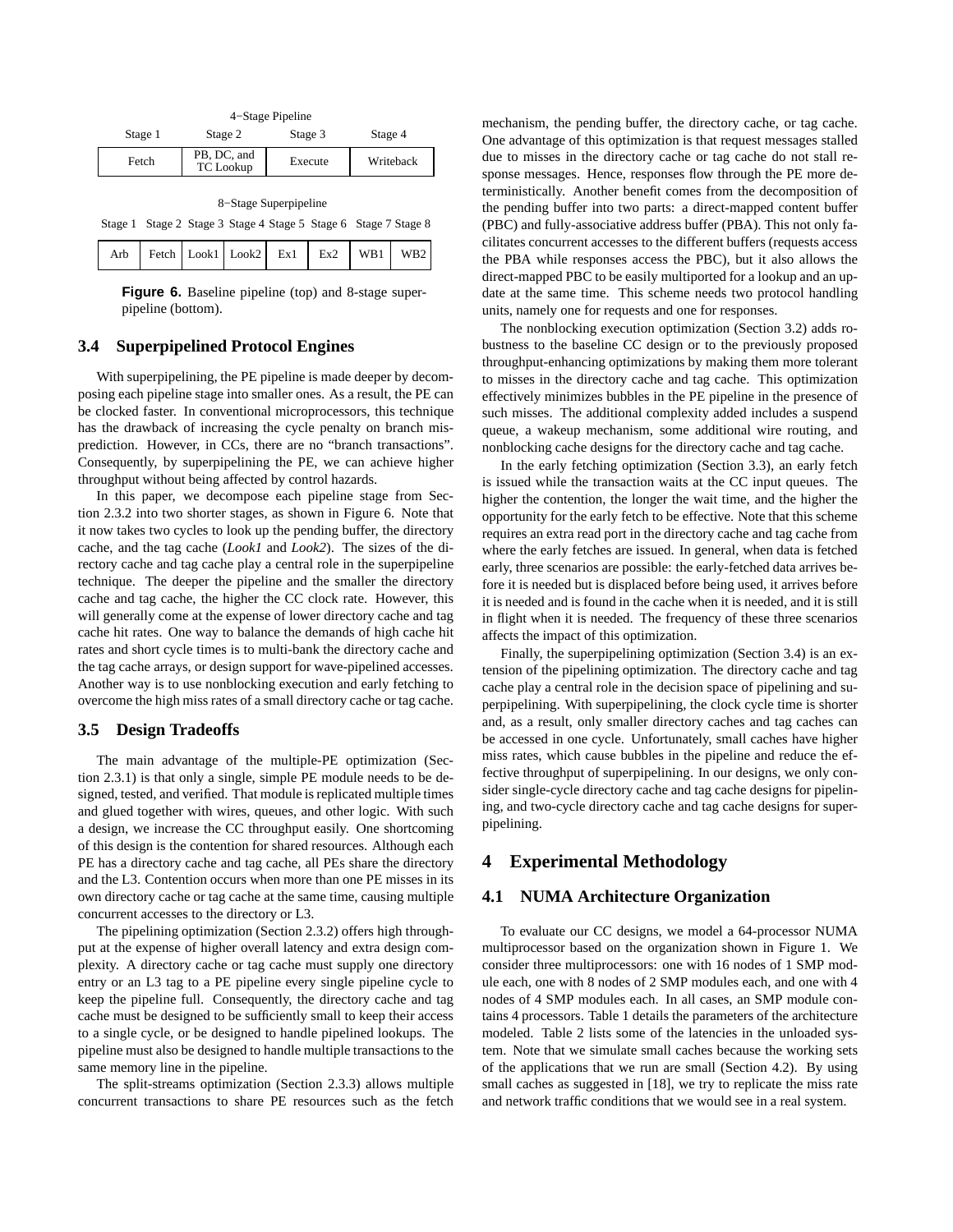| Parameter                                                                       | Value                                                                                                                                                                                                                                 |
|---------------------------------------------------------------------------------|---------------------------------------------------------------------------------------------------------------------------------------------------------------------------------------------------------------------------------------|
| CPU                                                                             | 1GHz, 6-issue, out-of-order                                                                                                                                                                                                           |
| Instruction window                                                              | 128                                                                                                                                                                                                                                   |
| <b>Functional units</b>                                                         | 3 integer, 3 FP, 2 unified LD/ST                                                                                                                                                                                                      |
| <b>Branch</b> prediction                                                        | 2K 2-bit saturating counters                                                                                                                                                                                                          |
| Memory<br>Per-processor L1<br>Per-processor L2<br>Per-node L3<br><b>SMP</b> bus | MESI cache coherence protocol<br>16KB, 4-way, 64B lines<br>64KB, 4-way, 64B lines<br>512KB/1MB/2MB, 4-way, 64B lines<br>250MHz, 16B wide, fully pipelined, split-<br>transaction, separate address and data<br>(like the 6XX IBM bus) |
| <b>Network</b>                                                                  | 250MHz, pipelined, 16B fit, node-to-node                                                                                                                                                                                              |
| CC.                                                                             | 250MHz, each connected to 1-4 SMP modules                                                                                                                                                                                             |
| Directory cache                                                                 | 16K entries, 4-way, 16-entry lines                                                                                                                                                                                                    |
| Tag cache                                                                       | 16K entries, 4-way, 16-entry lines                                                                                                                                                                                                    |

**Table 1.** Parameters of the architecture modeled.

| Event                                                                       | Latency  |
|-----------------------------------------------------------------------------|----------|
| Processor to L1 (round trip)                                                | 2        |
| Processor to L2 (round trip)                                                | 10       |
| Processor to memory, supplied by another cache<br>in local SMP (round trip) | 54       |
| Processor to memory, supplied by memory in<br>local SMP (round trip)        | 118      |
| CC detects response from bus                                                | 4        |
| CC processes a message                                                      | 12/16/16 |
| CC issues request to bus                                                    | 4        |
| CC issues network message                                                   | 4        |
| Directory cache hit or tag cache hit                                        | 4        |
| PHU executes handler                                                        | 4        |
| Directory, L3, or RAC access                                                | 24       |
| Network node-to-node                                                        | 52       |

**Table 2.** Latencies in processor cycles for the unloaded system. The latency for the CC to process a message is 12, 16, and 16 processor cycles for the baseline, pipelined, and superpipelined CC designs, respectively.

We use execution-driven simulations that accurately model a shared-memory multiprocessor system with wide-issue, out-oforder processors. Oursimulator includes detailed contention models for processors, cache hierarchies, buses, memory controllers, interleaved memory organizations, PE pipelines, directory memory, and external point contention for the interconnection network.

### **4.2 Applications**

For our evaluation, we use applications from both the SPLASH-2 [18] and SPECFP95 [16] suites and run them for 64 processors. From SPLASH-2, we select six applications that exhibit a range of communication behaviors. On the one hand, FFT, Ocean, and Radix have high communication-to-computation ratio and exhibit bursty traffic that may cause contention at CCs. On the other hand, LU, Water-Nsquared, and Water-Spatial have low communicationto-computation ratio and cause little contention at CCs. From SPECFP95, we use Hydro2D and Tomcatv. Hydro2D and Tomcatv have a medium to high communication-to-computation ratio. The data set sizes for the applications are listed in Table 3.

The SPLASH-2 applications are written in C and compiled using the SGI C compiler with optimization level -O2. The SPECFP95 applications are parallelized by the SUIF compiler [4]. For the

| Appl                | What It Does                                                                    | Data Set Size                      |
|---------------------|---------------------------------------------------------------------------------|------------------------------------|
| <b>FFT</b>          | FFT computation                                                                 | 256K complex dou-<br>hles          |
| Radix               | Integer radix sort                                                              | 1M integer<br>keys,<br>radix 1K    |
| Ocean               | Study of ocean movements<br>based on eddy and boundary<br>currents              | $258\times258$<br>ocean<br>grid    |
| LU                  | LU factorization                                                                | 512×512<br>matrix.<br>16x16 blocks |
| Water-<br>Nsquared  | $O(n^2)$ study of forces and<br>potentials of water molecules                   | 512 molecules                      |
| Water-<br>Spatial   | Study of forces and potentials<br>of water molecules                            | $512$ molecules                    |
| Hydro <sub>2D</sub> | Computation of galactic jets<br>using hydrodynamical Navier<br>Stokes equations | Reference input                    |
| Tomcaty             | A vectorized mesh generation<br>program                                         | Reference input                    |

**Table 3.** Applications and data sets used.

SPLASH-2 applications, we discard serial sections because the only serial sections are initializations and terminations. For the SPECFP95 applications, serial and parallel sections alternate in a master-slave behavior; consequently, we include both types of sections in our results. We run all the applications with data and systems sizes that achieve acceptable speedups: the average parallel efficiency for 64 processors is 65%.

# **5 Evaluation**

This section evaluates the impact of the proposed throughputenhancing CC optimizations on system performance. First, we show the impact of each individual optimization, and then the impact of a few combinations of them. In the following, *Baseline* corresponds to a system with the CC architecture described in Section 2.2. Such a CC does not even include the previously proposed optimizations of Section 2.3.

Note that we keep the total directory cache and tag cache size of a CC constant as the number of PEs in a CC varies. For example, each PE of a dual-PE CC has half of the directory cache and tag cache that a PE of a single-PE CC has. This allows us to evaluate the effect of PE parallelism on performance while keeping the effect of cache size constant.

# **5.1 Individual Optimizations**

### **5.1.1 Speedup**

Figure 7 shows the speedup of the different machine organizations and CC optimizations relative to a system with 16 1-SMP nodes and baseline CCs. For each application, the bars are grouped based on the machine organization: 16 1-SMP nodes (*1 SMP/CC*), 8 2-SMP nodes (*2 SMPs/CC*), and 4 4-SMP nodes (*4 SMPs/CC*). Within each group, each bar corresponds to no CC optimization (*Baseline*) or a single CC optimization: two PEs per CC (*2PEs*), 4 stage pipelined PE (*P4*), PE with split request and response streams (*S2*), nonblocking PE (*NoBlk*), PE with early fetch (*EarlyF*), and 8 stage superpipelined PE (*P8*). In our plots, we include both the new optimizations and the previously proposed ones because we want to evaluate them all under the same, modern system architecture.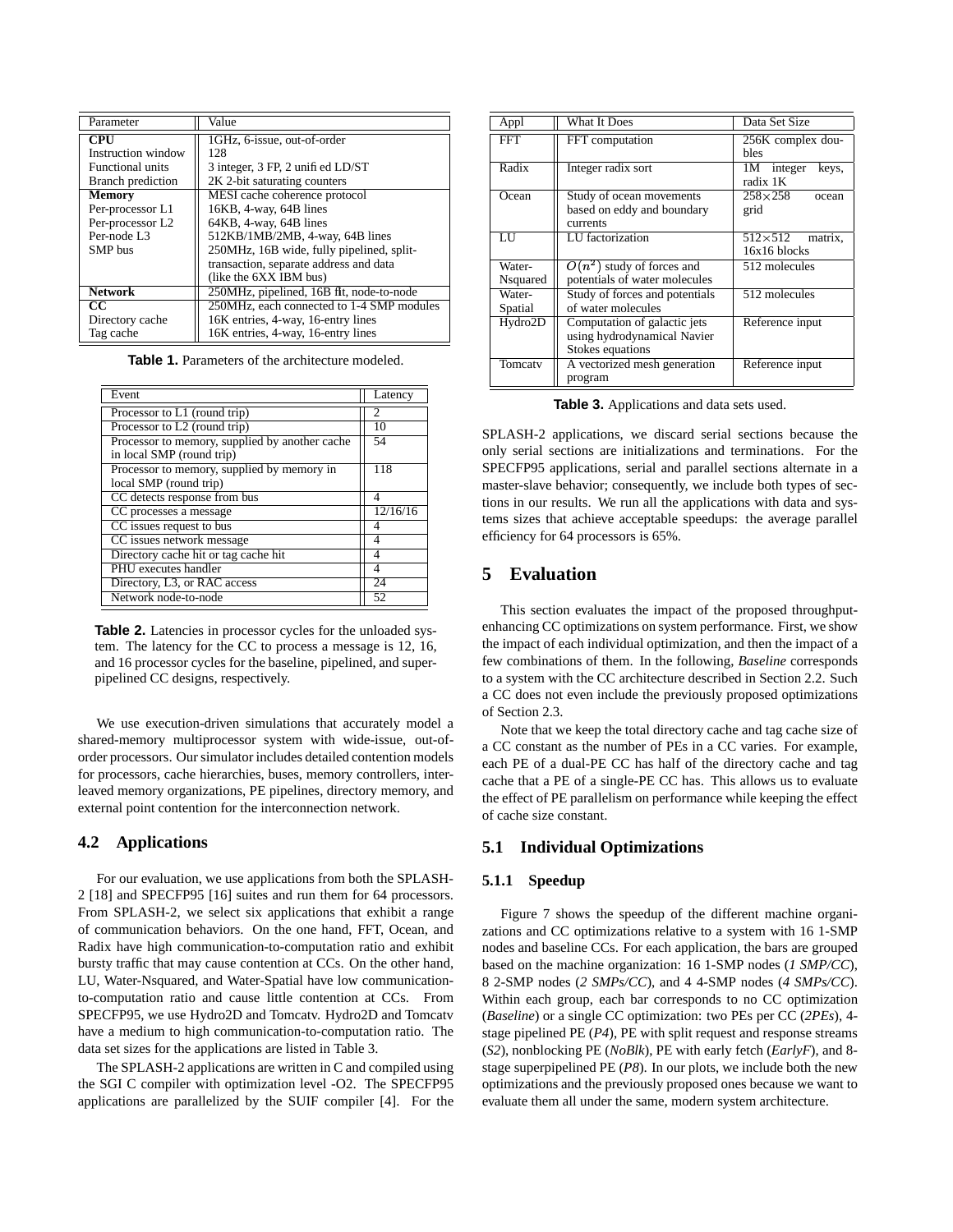

**Figure 7.** Speedup for different machine organizations and single CC optimizations. For each application, the bars are grouped based on machine organization: 1 SMP per CC (left), 2 SMPs per CC (middle), and 4 SMPs per CC (right). Within each group, each bar corresponds to a different CC design.

The figure shows that, as we go from *1 SMP/CC* to *2 SMPs/CC* and *4 SMPs/CC*, most applications run slower. For example, a *4 SMPs/CC* system with baseline CCs obtains a speedup of 0.3-0.4 relative to a *1 SMP/CC* system with baseline CCs for FFT, Radix, Ocean, Hydro2D, and Tomcatv. This effect is due to the higher CC and resource contention in the machine with fewer nodes. However, such a machine is *cheaper*, as it has fewer nodes, a smaller chassis, and a smaller interconnection fabric. On the other hand, computeintensive applications such as LU, Water-Nsq and Water-Sp experience little or no slowdown as they benefit from better locality of accesses in systems with fewer, wider nodes.

We also see that all individual CC optimizations speed up the applications over the baseline CC for a machine with the *same number of nodes*. The speedups go all way up to 2 (for example, for superpipeling in *2 SMPs/CC* in FFT). The highest speedups are delivered by superpipelining and two PEs per CC. To a lesser extent, pipelining and nonblocking execution also deliver good speedups. CCs with two PEs outperforms pipelining in most cases and superpipelining in some cases. CCs with dual PEs are effective at tolerating misses in the directory cache or tag cache. Indeed, when one PE suffers a miss and stalls, the other PE can still process coherence transactions. However, for FFT, CCs with two PEs underperform CCs with pipelined PEs because the former have half the cache size per PE compared to the latter. This results in higher directory cache and tag cache misses. A unified large cache in the 2-PE CC may work better for certain types of access patterns.

As node size increases, coherence traffic to each CC increases and causes higher miss rates in directory caches and tag caches. Because frequent stalls can wipe out the benefit of pipelining and superpipelining, these optimizations are more sensitive to directory cache and tag cache misses than CCs with two PEs. For instance, FFT shows a speedup of 1.6 for superpipelining and 1.3 for dual-PE CCs in *1 SMP/CC*, and 0.5 for both with *4 SMPs/CC*. In Section 5.2, we will show that pipelining and superpipelining are much more robust when they are combined with the nonblocking technique to tolerate directory cache and tag cache misses.

We also note that, even with two PEs per CC or superpipelining, a system with 4 4-SMP nodes (*4 SMPs/CC*) is still significantly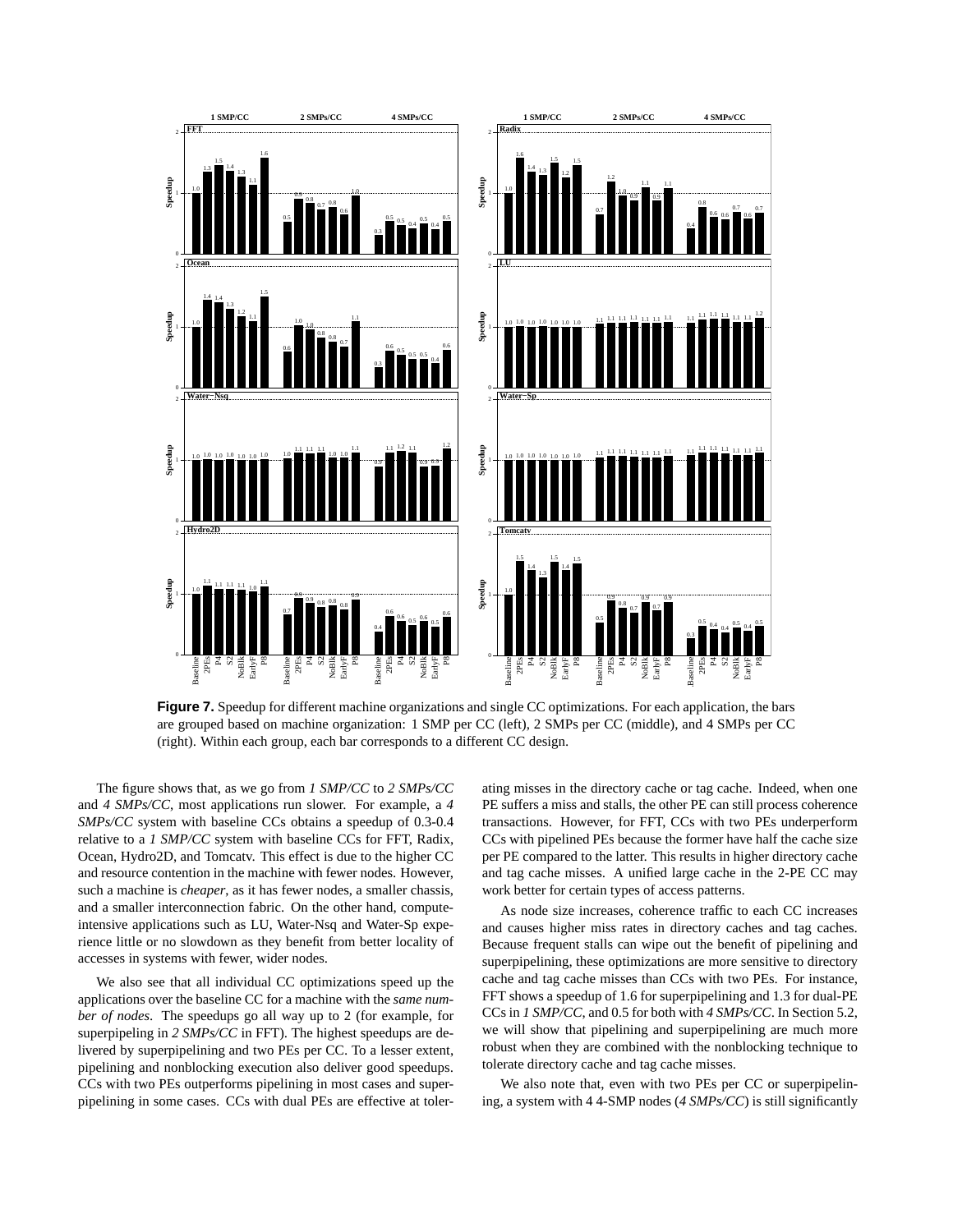

**Figure 8.** Relative CC occupancy for different machine organizations and single CC optimizations. Each bar in the figure corresponds to a different CC design.

slower than a system with 16 1-SMP nodes (*1 SMP/CC*) and baseline CCs for communication-intensive applications such as FFT, Radix, Ocean, Hydro2D, and Tomcatv. CC contention and directory cache and tag cache misses are sufficiently high that a single optimization is unable to overcome them.

The split request-response streams optimization is relatively less effective because PEs with split streams provide concurrency only when there are both request and response coherence messages in the same PE.

Finally, we consider the two techniques designed to hide or tolerate directory cache and tag cache miss latency. The nonblocking PE optimization allows CCs to continue processing subsequent coherence transactions in the presence of misses in these caches. This optimization is effective at improving the execution of applications that suffer from frequent misses in these caches, such as FFT, Radix, and Tomcatv. The early-fetch technique, however, is not as effective because it is able to hide only a small portion of the entire miss latency. CCs still stall when not all of the miss latency is complete hidden.

# **5.1.2 CC Occupancy**

We define CC occupancy as the total number of cycles the CC is utilized. CCs with low occupancy are usually idle and can service incoming coherence transactions immediately. In contrast, CCs with high occupancy are most likely busy and may not be able to process new transactions quickly.

Figure 8 shows the CC occupancy in all system configurations relative to the occupancy in the baseline CC of the system with 16 1-SMP nodes. The figure illustrates several trends. First, CC occupancy changes significantly as we change the width of the node. Ideally, we would expect that, as we reduce the number of nodes by 2X or 4X, the occupancy increases by 2X or 4X, respectively. However, two factors change this scenario.

The first factor is that, with fewer nodes, the miss rates of the directory caches and tag caches increase. Recall that the size of these caches in a CC remains fixed regardless of node size. As a result of these additional misses, CC occupancy tends to go up. The second factor is that, with fewer nodes, more memory accesses are satisfied locally. It can be shown that, on average, local transactions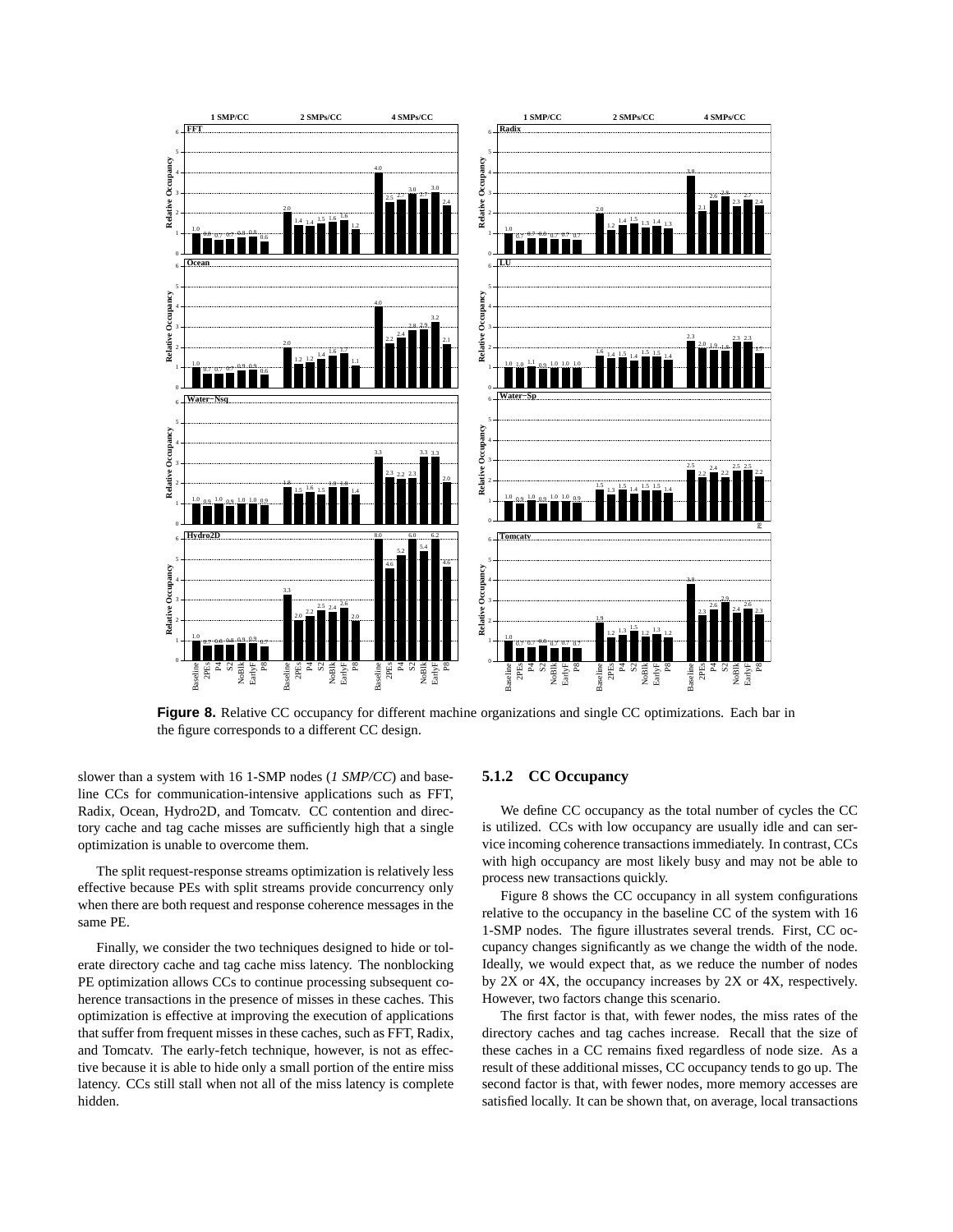

**Figure 9.** Speedup for different machine organizations and CCs that combine nonblocking execution with one other optimization.

use the CCs for fewer cycles than remote transactions. As a result, the CC occupancy tends to go down.

Figure 8 shows that both effects appear. For example, the occupancy of Hydro2D increases 8 times as the number of nodes is reduced from 16 to 4. In contrast, the CC occupancy in LU increases only 2.3 times as the number of nodes decreases 4 times.

We also see from the figure that, in communication-intensive applications such as FFT, Radix, Ocean, and Tomcatv, CC occupancy significantly decreases as we apply CC optimizations. For example, single CC optimizations reduce the CC occupancy of FFT with 4 SMPs/CC by an average of 32%. On the other hand, computeintensive applications such as LU and Water-Sp exhibit a less drastic decrease in CC occupancy with CC optimizations. These applications have low CC occupancy and do not stress CCs much.

### **5.2 Combining Nonblocking Execution with Other Optimizations**

In this section, we combine CC optimizations to try to exploit some of the synergies between them. In particular, nonblocking execution may have a multiplicative effect on the impact of other optimizations because it eliminates long stalls in misses. The exception is early fetch, which targets a similar problem. Consequently, in this section, we combine nonblocking execution with all other optimizations except early fetch.

### **5.2.1 Speedup**

Figure 9 shows the speedup of systems where the CC combines nonblocking execution (*NoBlk*) with one other optimization. As usual, the speedup is relative to a system with 16 1-SMP nodes and baseline CCs. As a reference, we show the speedup of the CC with only the nonblocking execution optimization.

The figure shows that nonblocking execution plus pipelining (*NoBlk+P4*) or superpipelining (*NoBlk+P8*) boost the speedups substantially. Consider nonblocking plus superpipelining. On average for all the applications, the resulting speedups relative to a system with the *same number of nodes* and baseline CCs are 1.48 for *1 SMP/CC*, 2.50 for *2 SMPs/CC*, and 3.56 for *4 SMPs/CC*. In particular, FFT shows speedups of 4 for *2 SMPs/CC* and 6 for *4 SMPs/CC*. These speedups are much higher than those in Figure 7. They are higher for the systems with more SMPs per node because a harder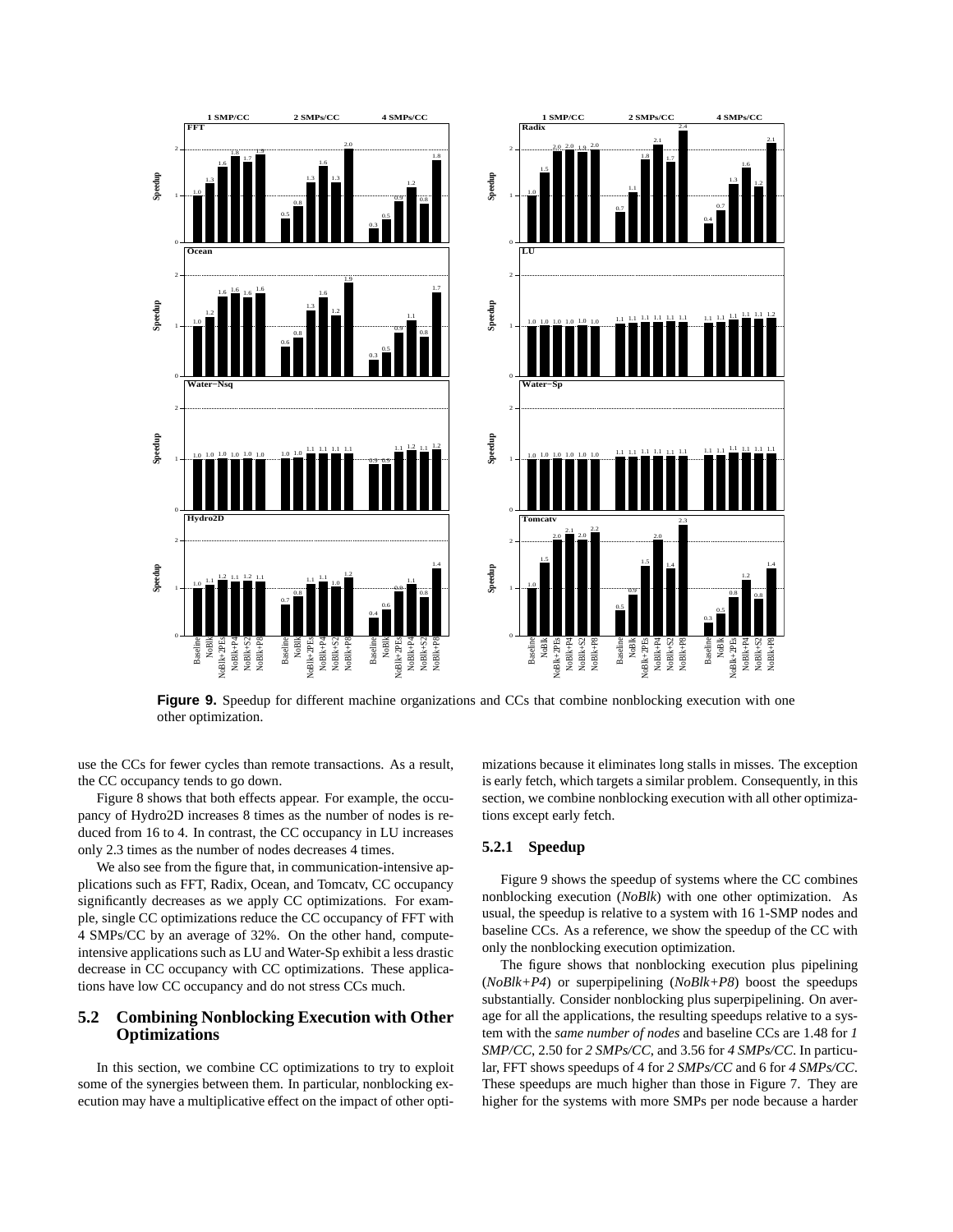bottleneck is being removed. On the other hand, LU, Water-Nsq and Water-Sp experience little slowdown across *different machine organizations* and, therefore, benefit little from optimization.

The reason why nonblocking execution especially improves pipelining and superpipelining is that it allows these two techniques to maintain high bandwidth even in the presence of directory cache and tag cache misses. Without nonblocking execution, pipelined and superpipelined PEs stall during misses. Nonblocking execution allows these PEs to process subsequent transactions without stall. The benefit also increases as node size increases, because the miss rates of the directory cache and tag cache are higher.

Recall from Figure 7 that pipelining and superpipelining with 2 SMPs/CC and 4 SMPs/CC typically underperform the baseline CC with 1 SMP/CC. In contrast, Figure 9 shows that either one of the two pipelining techniques combined with nonblocking execution outperforms the baseline CC with 1 SMP/CC.

CCs with two PEs benefit from nonblocking execution, but not as much as pipelining or superpipelining. One reason is that CCs with two PEs stall only when both PEs suffer directory cache or tag cache misses concurrently; when one PE suffers a miss, the other PE can still continue executing. Moreover, with nonblocking execution, CCs with two PEs do not have as much bandwidth as pipelined PEs or superpipelined PEs. Overall, comparing the *2PEs* bars of Figure 7 with the *NoBlk+2PEs* bars of Figure 9, we see that nonblocking execution offers less dramatic improvements to CCs with two PEs. For example, FFT exhibits speedups of 1.3 with *2PEs* and 1.6 with *NoBlk+2PEs* on 1 SMP/CC. As node size increases to 2 SMPs/CC and 4 SMPs/CC, CCs with two PEs underperform the two pipelining techniques more.

The split request-response streams optimization does not match pipelining or superpipelining in throughput either. Consequently, it underperforms these optimizations when combined with the nonblocking execution optimization.

Overall, among all the configurations, nonblocking superpipelined PEs offer the highest performance. A machine with these CCs and 8 2-SMP nodes (*2 SMPs/CC*) typically delivers the highest speedups. For instance, the speedups of Radix and Tomcatv are 2.4 and 2.3, respectively. Note also that a machine with these CCs and 4 4-SMP nodes (*4 SMPs/CC*) is very competitive. It is usually about as fast as a machine with the same CCs and 16 1-SMP nodes (*1 SMP/CC*). However, it has 4 times fewer nodes, a smaller chassis, and a smaller interconnection fabric, which is likely to reduce the overall cost of the machine significantly.

#### **5.2.2 CC Occupancy**

Figure 10 shows the relative CC occupancy with the same optimizations as in Figure 9. The figure shows that, as we move to machines with large nodes (*2 SMPs/CC* and *4 SMPs/CC*), combining nonblocking execution with another optimization significantly reduces CC occupancy. This is in marked contrast to the high occupancies observed with a single optimization (Figure 8).

Nonblocking execution and superpipelining provide the highest reduction in CC occupancy. For example, in systems with 2 SMPs/CC or 4 SMPs/CC, the CC occupancy in FFT, Radix, Ocean, and Tomcatv drops to below that of the baseline CCs with 1 SMP/CC. The reason is that the nonblocking optimization allows superpipelining (and pipelining as well) to maintain high CC throughput by minimizing stalls from directory cache and tag cache misses.

For LU, Water-Nsq, and Water-Sp, the occupancy reductions are modest. The reason is that, in these applications, processors communicate much less.

# **6 Related Work**

Multiple PEs were employed in the Sun S3.mp machine [15]. Each CC in the machine dedicated one PE to handle transactions to local addresses and one to handle remote addresses. The architects of the Sequent STiNG system [11] also considered a similar approach as a way to reduce CC occupancy. However, the performance impact of this optimization on these systems was not evaluated.

Michael *et al.* [13] evaluated systems with one PE for local addresses and one for remote ones, while comparing the performance of hardwired and programmable CCs. They showed significant improvements in the performance of such systems over those with single-PE CCs. They also found load imbalance in the coherence traffic to the PEs, indicating the potential for more improvement if the imbalance problem were resolved.

Falsafi and Wood [2] studied the performance of software coherence handlers on a shared-memory multiprocessor. They utilized several idle processors in the machine to run the software coherence handlers. Falsafi and Pragaspathy [1] evaluated four different schemes to assign coherence traffic to multi-PE CCs. They found that a dynamic partitioning scheme performed best by balancing load among multiple PEs.

The MAGIC chip [5] is a CC built using a pipelined two-way superscalar RISC core with special bit-manipulation instructions useful for coherence operations. The MAGIC pipeline is very similar to a processor pipeline, which fetches and executes instructions from memory to manipulate coherence transactions. In contrast to the programmable MAGIC chip, our CCs are hardwired, and are custom architected for coherence protocol handling. Except for a prior study [14], the performance impact of pipelining in coherence controllers has not been discussed in the literature. We focus on hardwired CCs because they have been shown to yield higher performance than programmable protocol processors [6, 13].

# **7 Conclusion**

Based on a comparison between general-purpose microprocessors and coherence controllers (CCs), we have proposed three optimizations to enhance the throughput and reduce the occupancy of hardwired CCs: nonblocking execution, early fetching, and Protocol Engine (PE) superpipelining. Nonblocking execution in the CC reduces stalls by processing subsequent coherence transactions when the current one suffers a miss in the directory cache or tag cache; early fetching hides the miss in the directory cache or tag cache by fetching necessary information in advance; finally, superpipelining subdivides the pipeline of the PEs into more, finer stages.

We evaluated combinations of these CC enhancements and previously proposed optimizations such as multiple PEs per CC, PE pipelining, and split request-response streams. Our results showed that using CCs that combine nonblocking execution and superpipelining boosts the performance of machines substantially. With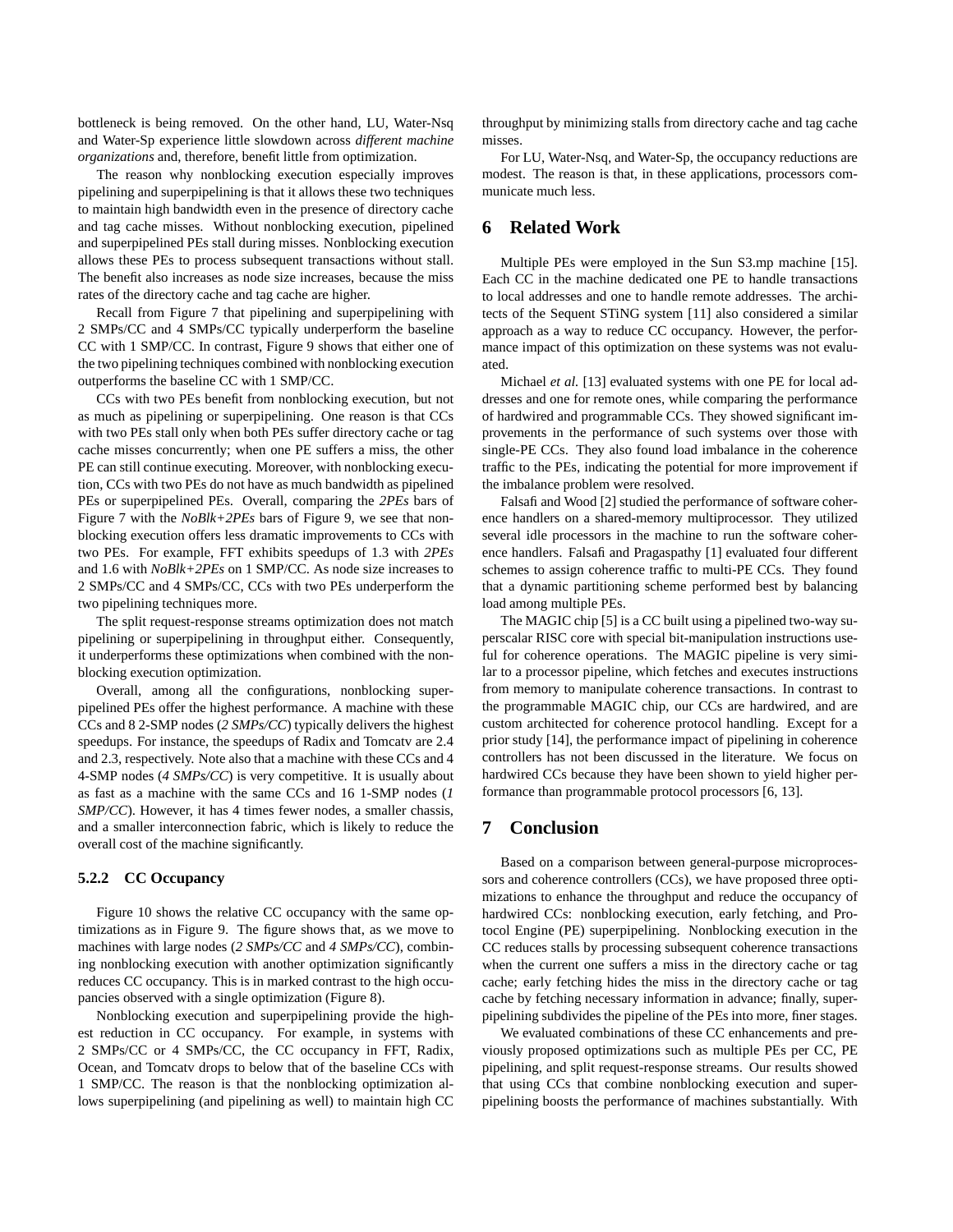

**Figure 10.** Relative CC occupancy for different machine organizations and combined CC optimizations. Each bar in the figure corresponds to a different CC design.

these CCs, a 64-processor machine with four nodes of four SMPs per node runs on average 3.56 times faster than if it used conventional CCs. In addition, the machine runs about as fast as a more costly 64-processor machine with sixteen nodes of one SMP per node and the same advanced CCs. This is despite using much less network, chassis, and node hardware. Consequently, with our proposed advanced CCs, we can reduce the system cost significantly without affecting performance.

# **References**

- [1] B. Falsafi and I. Pragaspathy. Address Partitioning in DSM Clusters with Parallel Coherence Controllers. In *International Conference on Parallel Architectures and Compilation Techniques*, October 2001.
- [2] B. Falsafi and D. Wood. Parallel Dispatch Queue: A Queue-Based Programming Abstraction to Parallelize Fine-Grain Communication Protocols. In *Proceedings of High-Performance Computer Architecture*, January 1999.
- [3] A. Gupta, W.-D. Weber, and T. Mowry. Reducing Memory and Traffic Requirements for Scalable Directory-Based Cache Co-

herence Schemes. In *International Conference on Parallel Processing*, pages 312–321, August 1990.

- [4] M. Hall, J. Anderson, S. Amarasinghe, B. Murphy, S.-W. Liao, E. Bugnion, and M. Lam. Maximizing Multiprocessor Performance with the SUIF Compiler. *IEEE Computer*, 29(12):84–89, December 1996.
- [5] M. Heinrich, J. Kuskin, D. Ofelt, J. Heinlein, J. P. Singh, R. Simoni, K. Gharachorloo, J. Baxter, D. Nakahira, M. Horowitz, A. Gupta, M. Rosemblum, and J. Hennessy. The Performance Impact of Flexibility in the Stanford FLASH Multiprocessor. In *Proceedings of the Sixth International Conference on Architectural Support for Programming Languages and Operating Systems*, pages 274–285, October 1994.
- [6] C. Holt, M. Heinrich, J. P. Singh, E. Rothberg, and J. Hennessy. The Effects of Latency, Occupancy, and Bandwidth in Distributed Shared Memory Multiprocessors. Technical report, Stanford University, January 1995.
- [7] IBM. IBM eServer pSeries and IBM RS/6000 Facts and Features. Armonk, New York. http://www.ibm.com/servers/eserver/pseries/.